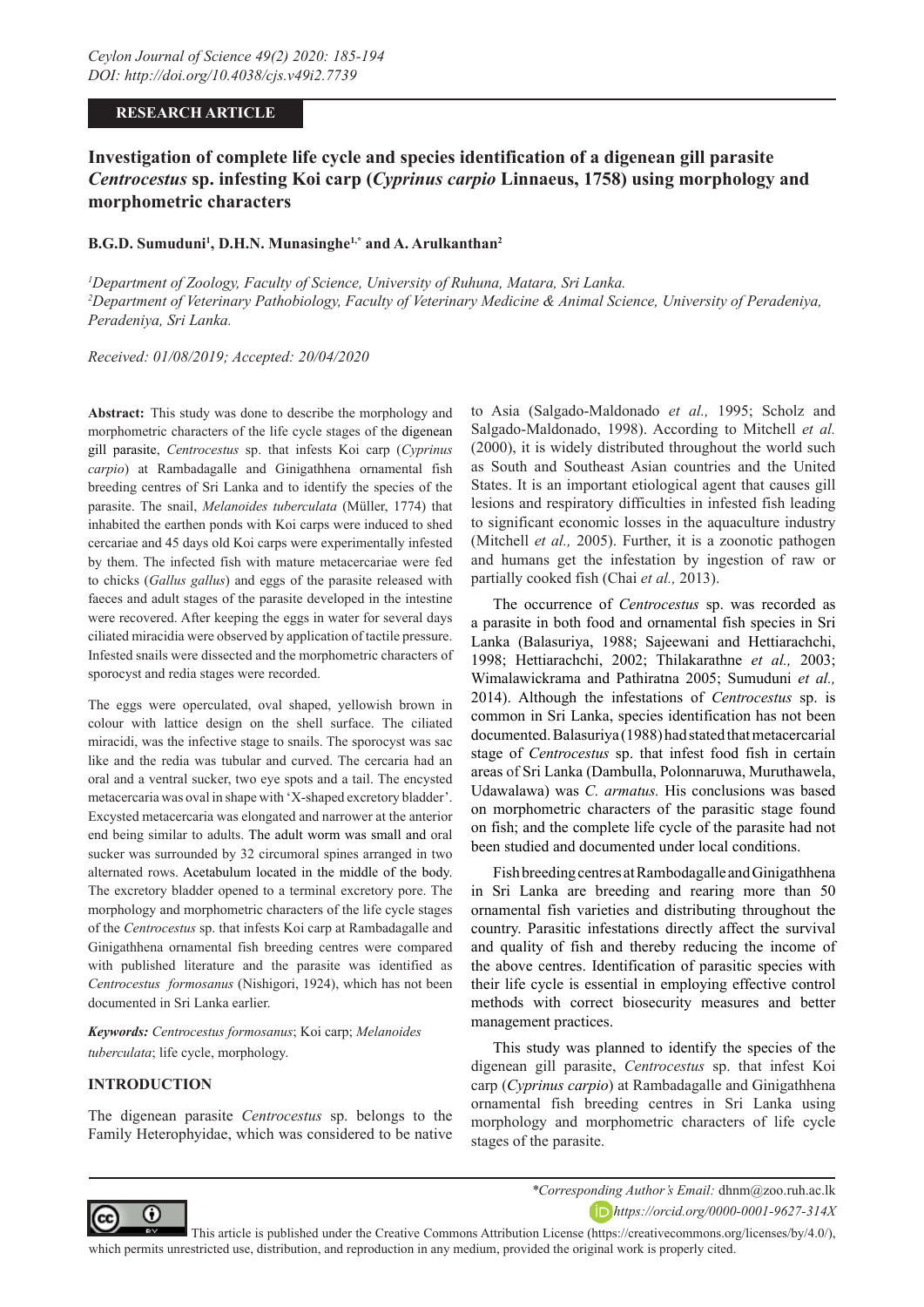### **MATERIALS AND METHODS**

#### **Infested snails and quarantined Koi carps**

The first intermediate host, the snail, *Melanoides tuberculata*  (Fig. 1) was collected from earthen ponds of ornamental fish breeding centres in Rambadagalle (GPS points: 7° 51'N; longitude-80° 50'E, North western province) and Ginigathhena (GPS points: 7° 00'N; longitude-80° 49'E, Central province). Quarantined, 45 days old Koi carps (treated with 1ppm Trichlorofon and 2.5ppm  $KMnO<sub>4</sub>$ ) were collected from Ornamental Fish Breeding and Training Centre, NAQDA, Rambadagalle.

#### **Collection of cercariae**

*M. tuberculata* snails that were infested with the parasite *Centrocestus* sp. were induced to release cercariae by exposing to sunlight. Cercariae were identified following the methodology described by Ritossa *et al.* (2013) and Sumuduni *et al.* (2018) and were used to infest healthy, 45 days old Koi carps.

## **Infestation of healthy Koi carps with cercariae and observation of metacercariae**

Fifty healthy Koi carp fish were individually placed in separate beakers and 200 cercariae were introduced to each beaker to infest the fish. After after two hours, fish were stocked into well aerated tanks and one-week after the experimental infestation the gills of Koi carps were examined under microscope to observe the development of metacercarial cysts.

## **Collection of sporocyst and redia life stages from the first intermediate host**

Few infested snails were dissected, and squash preparations of the internal organs were observed under the microscope to identify the developmental stages of *Centrocestus* sp. inside the snail. The larval stages obtained from the snails were mounted on slides using a single staining procedure. Some quiescent stages were examined without staining and were identified using the morphological descriptions given by Hernandez *et al.* (2003).

## **Experimental infestation for obtaining adult parasites, eggs and miracidia**

An avian (two weeks old male chicken) and a mammal (three months old male Wistar albino rat obtained from the Medical Research Institute, Colombo) were selected as definitive hosts to observe the adult parasite. The above animals were kept in cages and provided with standard laboratory feed and water *ad libitum*. Further, they were treated with Drontal plus® (a broad spectrum anthelmintic containing praziquantel, pyrantel and febantel) to clear intestinal parasitism and were kept for one week for acclimatization prior to the experimental infestation.

The chicken and the rat were fed continuously with fish experimentally infested with metacercariae of *Centrocestus* sp. once a day for a period of one week.Their faeces were checked for eggs laid by adult. At the fourth week from the end of experimental infestation, due to the presence of eggs in faeces, the chicken were euthanized using chloroform and the adult parasites were collected from the small intestine by necropsy. The rat was not euthanized as it excreted only a few eggs with the faeces. The adult parasites were mounted on slides using the single staining procedure with Borax Carmine and were identified using morphological and morphometric features (Hernandez *et al.,* 2003; Han *et al.,* 2008).

The eggs of the parasite were kept in beakers containing filtered river water and observed daily under microscope for the presence of miracidia, and the morphological features with morphometry of the miracidiae were recorded. Morphological and morphometric features of each life cycle stage of *Centrocestus* sp. recorded during the present study were then compared with the available literature to identify the species status of the parasite.

#### **Ethical approval**

Ethical clearance was obtained from the Institute of Biology, Sri Lanka to conduct the research (Registration No: ERC IOBSL136 11 15).



**Figure 1:** A photograph of *M. tuberculata*.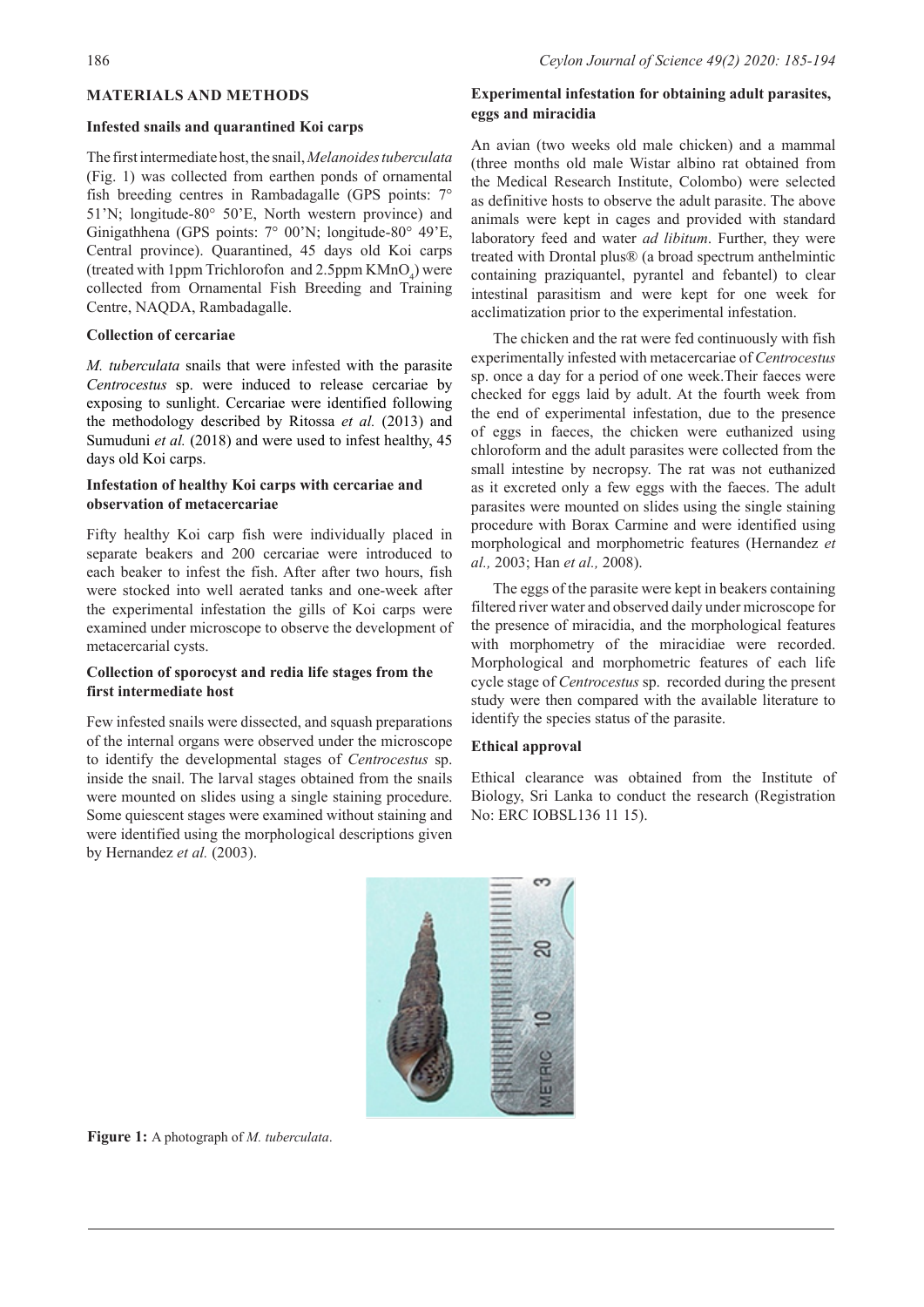## **RESULTS**

The life-cycle stages of the *Centrocestus* sp. encountered in the study were same as those documented in the general life-cycle of digeneans. These life-cycle stages are described below.

## **Sporocyst stage recovered from the snail,** *M. tuberculata*

Sporocyst stage is sac like and measured 410±6μm in length (mean±standard deviation) and 135±5μm in width (Fig.2).

#### **Redia stage recovered from the snail**

The mature rediae  $(532 \pm 73 \text{ }\mu\text{m} \times 133.2 \pm 9 \text{ }\mu\text{m})$ were tubular and mostly curved (Fig. 3A) and lappets (ambulatory appendages) were absent in the mature redia (Fig. 3B). Young redia showed some movements using the locomotory appendages (Fig. 3A). The mouth opened at the anterior end and followed by an oval muscular pharynx leading to a short gut (Fig. 4B). A birth pore was present laterally at the level of the gut. The cercariae were found anteriorly in mature redia while the germinal balls and germinal cells were found posteriorly (Fig. 4A).



**Figure 2:** Sporocyst stage recovered from the snail *M. tuberculata* stained with Borax Carmine (x100).



**Figure 3:** Redia found in the snail *M. tuberculata*; A – Young redia (x 100; stained with Borax Carmine) with ambulatory appendages (arrow); B - Mature redia (x100). Note the absence of locomotory appendages or lappets.



**Figure 4:** A - Redia found in the snail (*M. tuberculata*) with cercariae (p), germ balls (q), and germ cell deposited area (r). B- Anterior end of the redia with mouth (s) and the pharynx (t; x100).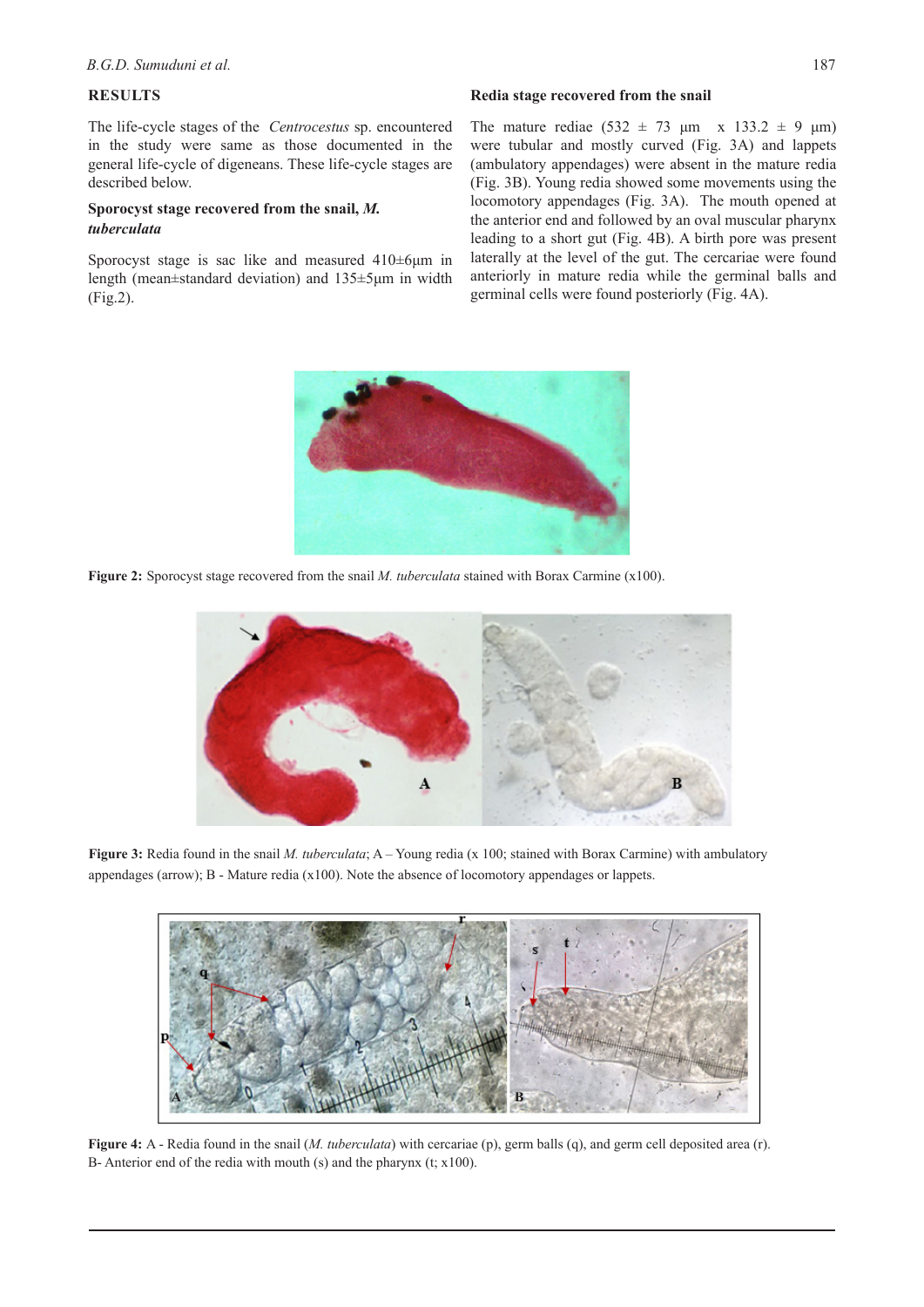### **Cercaria stage emerged from the snail**

Cercaria  $263.07 \pm 16$  μm in total length was heart shaped and the body (79.92  $\pm$  14 x 26.64  $\pm$  7 µm) was armed with short scale like spines while the tail (183  $\pm$  15 x 22  $\pm$  4 μm) lacked spines. It showed active swimming behaviour just after emerging from the snail. The oral sucker,  $36 \pm 2$ μm in mean length, was terminal and equipped with nine small hooklets in two rows, 4 anteriorly and 5 posteriorly. Short, muscular pharynx just behind the oral sucker was followed by a thin long oesophagus. Behind the pharynx and towards the sides existed a pair of rectangular ocular spots containing brown pigments. Penetration glands were laterally arranged anteriorly at both sides of the body. The ventral sucker (40-46 μm) was located near the centre of the body.

## **The metacercaria stage obtained by experimental infestation of Koi carps**

The metacercariae encysted in the gill filaments of the fish.



**Figure 5:** A -Cercaria stained with Borax Carmine (p - oral sucker, q- eye spots, r - ventral sucker, t – tail; x 100); B – Cercariae just after release from the snail *M. tuberculata* (x 40).



**Figure 6:** A - Encysted metacercariae (arrows) in the gills (x 40). B - Encysted metacercaria with 'X-shaped excretory bladder' (p) and oral spines (q)  $(x 100)$ ; C -Encysted metacercaria with thin walled cyst (r;  $x 100$ ). D –Excysted metacercaria (s) and empty cyst (t; x 100).

Cysts were oval in shape and measured  $246.42 \pm 36x$  164.6  $\pm$  13 μm (Fig. 6A and 6B). Metacercarial cyst had a thin inner wall and a thick outer wall (Fig. 6C). The outer wall was fibrous and of host origin. Cyst caused an extensive proliferation of gill filament epithelium, distortion of the gill cartilage and normal gill architecture, and loss of the respiratory epithelium in heavy infestion. The metacercaria could be released from the cysts in the gills by applying a gentle pressure on the cover slip (Fig. 6D).

The morphology of the excysted metacercaria was similar to the adult flukes except for the absence of eggs (Fig. 7). A crown of 32 circumoral spines was present in the anterior region of the body (Fig. 6B) while an 'X-shaped excretory vesicle' with dark granules was observed at the posterior end of the body.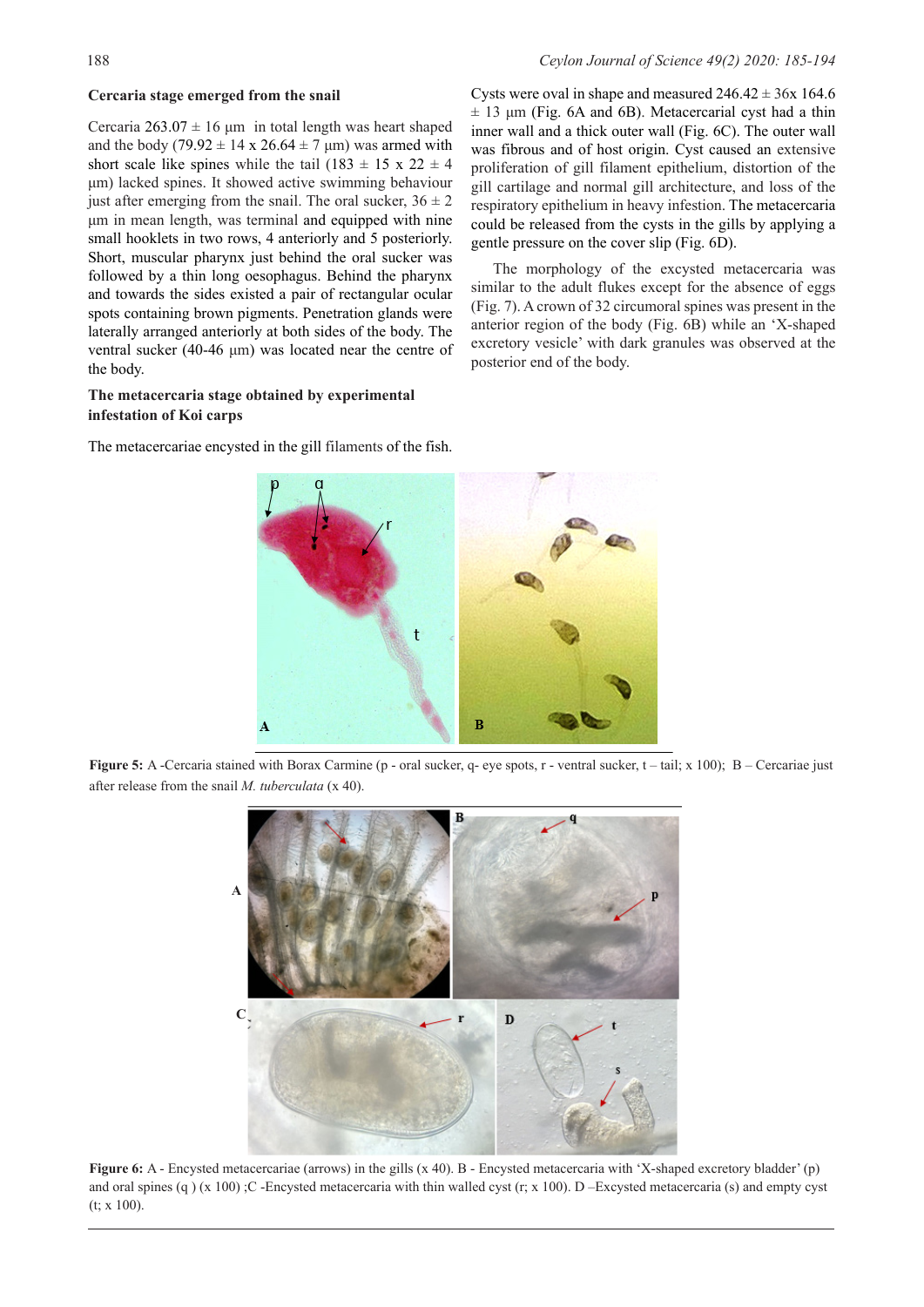

**Figure 7:** Excysted metacercaria (x100).

#### **The adult parasite obtained by experimental infestion**

The adult worm was small, pyriform and  $506.54 \pm 156$  x  $213.38 \pm 34$  µm in length and width (Fig. 8A) and the cuticle of the worm was covered with small scale-like spines. Oral sucker was terminal, oval in shape and surrounded by 32 circumoral spines arranged in two alternated rows (Fig. 8B). The spines of the anterior row measured  $16.66 \pm 1.23$ x  $6.66 \pm 0.54$  µm (length and width) while the length and width of the spines of the posterior row measured13.33  $\pm$  1  $x 5 \pm 0.4$  μm. The pre-pharynx was short and the muscular pharynx (49.6 ± 2.4 μmx 40.5 ± 2.23 μm) was followed by a short oesophagus. The intestinal caeca was slender and diverged outwards the acetabulum and extended to the level of the ovary. Acetabulum  $(46.63 \pm 1.9 \times 43.35)$  $\pm$  2.5 μm) was located in the middle of the body. Testes were large, rounded and situated at a short distance from the posterior end of the body. The right testis was slightly larger (57.24  $\pm$  1.94 x 42.07  $\pm$  1.76 µm) than the left one  $(47.82 \pm 4 \times 33.34 \pm 3 \mu m)$  and located on opposite sides, narrowly separated by the 'X-shaped excretory bladder' which opened to outside by terminal excretory pore.Oval shaped ovary  $(67\pm 2 \times 50 \pm 2 \mu m)$  was located immediately anterior to right testis. Vitellaria were extending along the lateral margin starting from the posterior side of the pharynx to posterior end of the body.

#### **Eggs of the parasite**

The eggs were oval, operculated and measured  $45.6 \pm$  $3.6 \times 26.6 \pm 2.2 \mu$ m. The shell surface was yellowish brown in colour and had a lattice design (Fig. 9). The findings of the current study are comparable with the published literature and are given in the Tables 1 and 2.

#### **Miracidia of the parasite**

Miracidia, the infestive stage to the snails, were obtained after keeping the eggs for 5 days in water at room temperature (28-30C). Miracidia excysted after giving a slight pressure on the egg and the ciliated and free swimming miracidia measured as  $45.8 \pm 3.2 \times 24.5 \pm 2.2$ μm in length and width (Fig. 10).

### **Comparison of the measurements of adult and other life cycle stages with published data**

The measurements of the adult stage encountered in this study were compared with the past studies on *Centrocestus* sp. (Table 1) and the measurements of the life-cycle stages were compared with that of *C. formosanus* of the previous studies (Table 2).

Considerable differences on the morphology and morphometry of the organs of the adult (Table 1) and the life cycle stages (Table 2) of *Centrocestus* sp. had been recorded from different countries. When compared with published reports, the measurements obtained for the different body parts of the adult *Centrocestus* sp. in the present study showed intermediate ranges for ovary and oral sucker, while the eggs, pharynx and body length have shown higher values as pointed out in the study of Wongsawad *et al.,* (2013). Further, the measurements of the testis and the ventral sucker showed lower length ranges (Table 1). The measurements of the life cycle stages found in the present study revealed intermediate values for the adult stage and higher values for redia, metacercaria and eggs while the measurements of the body and the eggs were consistent with Wongsawad *et al.,* 2013 (Table 2).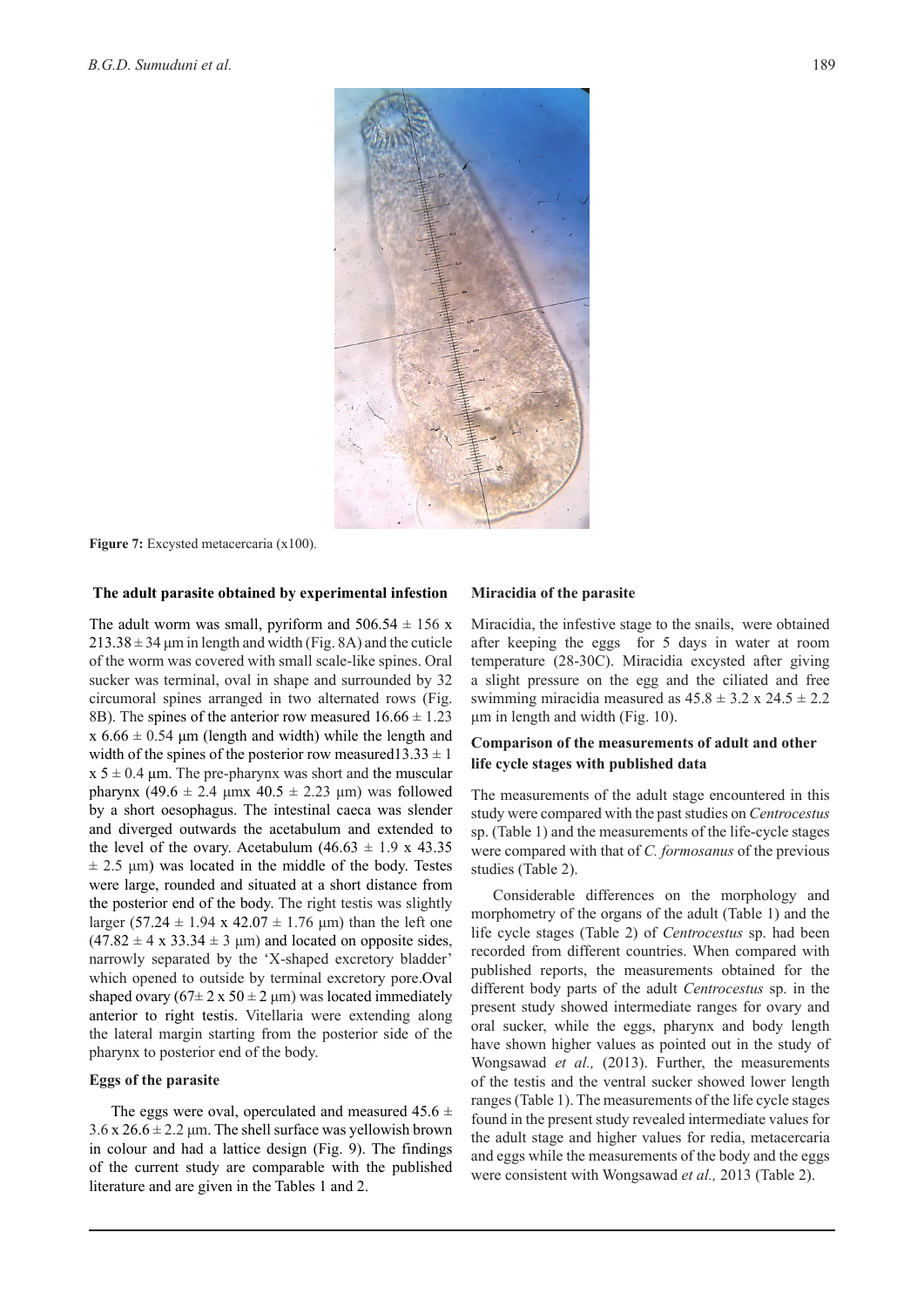

**Figure 8:** A - Adult of *Centrocestus* sp. stained with Borax Carmine (x100); B – Anterior end of the adult parasite with spines (arrow; x400).



**Figure 9:** Eggs of the parasite *Centrocestus* sp. (x400).



**Figure 10:** The ciliated (arrow) miracidium of *Centrocestus* sp. stained with Borax Carmine (x400)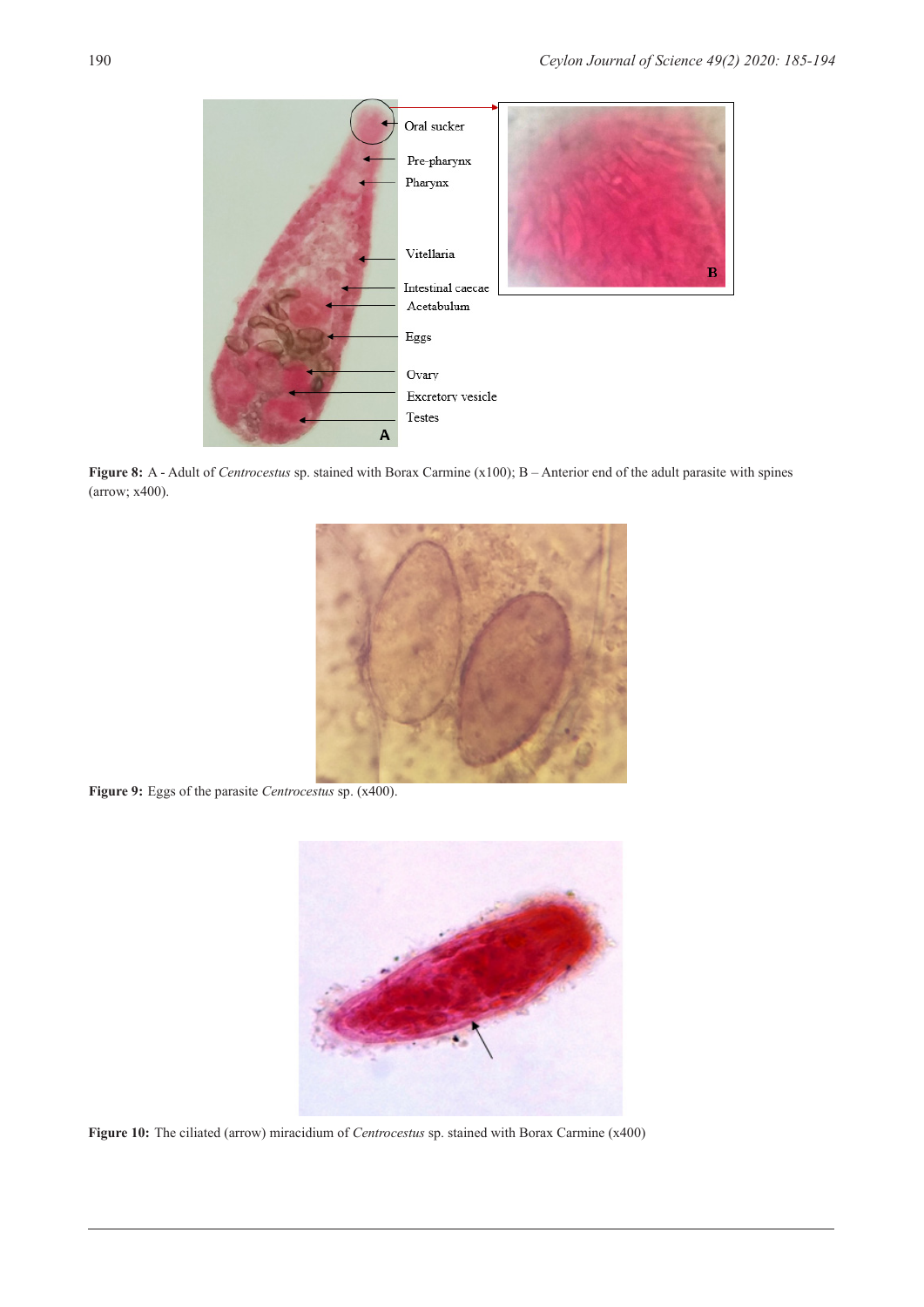**Table 1:** Morphometric characters of the adult stage of *Centrocestus* sp. recorded during the present study compared to published literature in micrometers (μm)

| Item                    |        | Present<br>study<br>$(N=20)$ | C. armatus<br>(Tanabe,<br>1922) | C. formosanus<br>(Hernandez et al.,<br>2003)<br>Venezuela | C. formosanus<br>(Han <i>et al.</i> , 2008)<br>Korea | C. formosanus<br>(Pinto and Melo, 2010)<br>Brazil | C. formosanus<br>(Yousif <i>et al.</i> , 2016)<br>Egypt | C. formosanus<br>(Wongsawad <i>et al.</i> ,<br>2013) Thailand |
|-------------------------|--------|------------------------------|---------------------------------|-----------------------------------------------------------|------------------------------------------------------|---------------------------------------------------|---------------------------------------------------------|---------------------------------------------------------------|
| Body                    | Length | $350 - 663$                  | $350 - 630$                     | $410 - 600$                                               | $245 - 325$                                          | $232 - 478$                                       | $410 - 600$                                             | $600 - 750$                                                   |
|                         | Width  | $247 - 179$                  | 182 - 284                       | $212 - 360$                                               | $155 - 220$                                          | 184 - 279                                         | $300 - 360$                                             | $200 - 290$                                                   |
| No.of circumoral spines |        | 32                           | 44                              | 32                                                        | $32 - 34$                                            | 32                                                | 32                                                      | 34                                                            |
| Pharynx                 | Length | $47 - 52$                    | $37 - 54$                       | $40 - 52$                                                 | $28 - 34$                                            | $27 - 36$                                         | $35 - 40$                                               | $45 - 57.5$                                                   |
|                         | width  | $43 - 52$                    | $28 - 47$                       | $35 - 40$                                                 | $20 - 30$                                            | $16 - 24$                                         | $40 - 52$                                               | $37.5 - 50$                                                   |
| Oral sucker             | Length | $50 - 55$                    | $56 - 74$                       | $55 - 63$                                                 | $45 - 58$                                            | $47 - 67$                                         | $55 - 63$                                               | $60 - 80$                                                     |
|                         | width  | 44-49                        | $61 - 76$                       | $45 - 52$                                                 | $38 - 50$                                            | $33 - 49$                                         | $45 - 52$                                               | $52.5 - 82.5$                                                 |
| Ventral sucker          | Length | $44 - 48$                    | $49 - 61$                       | $50 - 41$                                                 | $45 - 55$                                            | $44 - 60$                                         | 51                                                      | $52.5 - 57.5$                                                 |
|                         | width  | $40 - 46$                    | $54 - 69$                       | $32 - 61$                                                 | $33 - 45$                                            | $41 - 55$                                         | 50                                                      | $55 - 70$                                                     |
| Testis                  | Length | $55 - 60$                    | $92 - 137$                      | $70 - 100$                                                | $45 - 93$                                            | $33 - 55$                                         | $70 - 100$                                              | $57.5 - 92.5$                                                 |
| (right)                 | width  | $40 - 44$                    | $47 - 74$                       | $60 - 87$                                                 | $24 - 50$                                            | $63 - 93$                                         | $60 - 87$                                               | $100 - 137.5$                                                 |
| Testis (left)           | Length | $43 - 51$                    | $81 - 115$                      | $48 - 59$                                                 | $55 - 88$                                            | $36 - 60$                                         | $65 - 96$                                               | $67.5 - 125$                                                  |
|                         | width  | $30 - 36$                    | $37 - 74$                       | $34 - 40$                                                 | $30 - 63$                                            | $65 - 91$                                         | $60 - 82$                                               | $82.5 - 125$                                                  |
| Ovary                   | Length | $64 - 69$                    | $59 - 74$                       | $50 - 80$                                                 | $40 - 52$                                            | $40 - 52$                                         | $75 - 97$                                               | $62.5 - 87.5$                                                 |
|                         | width  | $47 - 52$                    | $86 - 103$                      | $34 - 46$                                                 | $67 - 101$                                           | $67 - 101$                                        | $32 - 50$                                               | $65 - 150$                                                    |
| Egg                     | Length | $42 - 49$                    | $28 - 32$                       | $21 - 40$                                                 | $30 - 36$                                            | $32 - 37$                                         | $20 - 38$                                               | $40 - 47.5$                                                   |
|                         | width  | $24 - 29$                    | $16 - 17$                       | $17 - 20$                                                 | $15 - 19$                                            | $16 - 20$                                         | $12 - 18$                                               | $20 - 20$                                                     |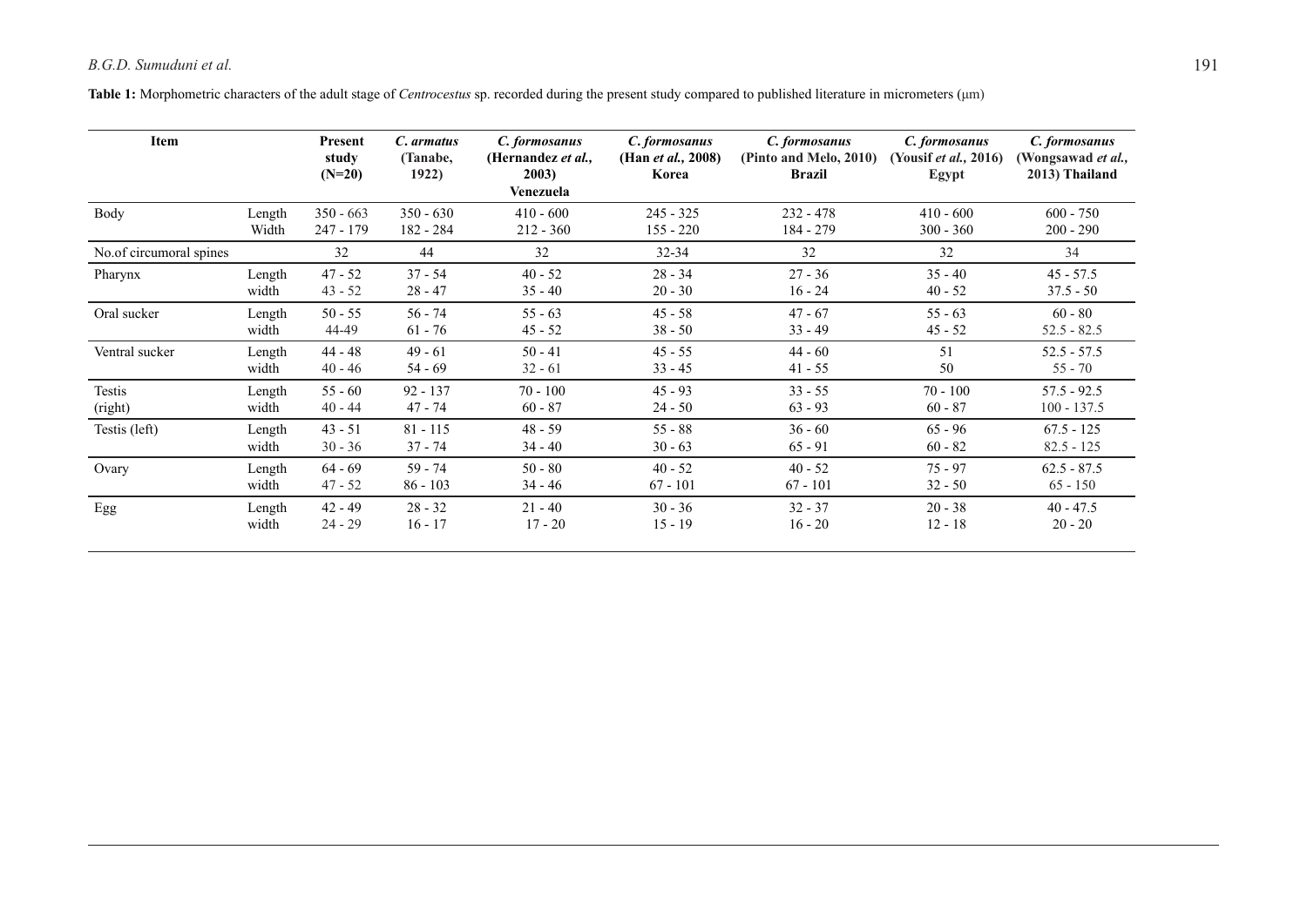| <b>Stages of life-cycle</b> | Data from the present study on Centrocestus sp.            | Data on C. formosanus            |  |  |
|-----------------------------|------------------------------------------------------------|----------------------------------|--|--|
|                             | (Length x width) $(N = 20)$                                | from published studies           |  |  |
| Redia                       | $533 \pm 73$ (460 - 700) x 133.2 $\pm$ 9 (124 - 142)       | 476 x 130                        |  |  |
|                             |                                                            | (Yousif <i>et al.</i> , 2016)    |  |  |
| Cercaria-body               | $79.92 \pm 14 (94 - 66) \times 26.64 \pm 7 (19 - 34)$      | $113 - 154 \times 76 - 103$      |  |  |
| -tail                       | $183.15 \pm 15 (168 - 199) \times 22 \pm 4 (18 - 26)$      | $114 - 155 \times 18 - 24$       |  |  |
|                             |                                                            | (Mitchell and Goodwin, 2004)     |  |  |
| Metacercaria                | $246.42 \pm 36$ (210 - 283) x 164.6 $\pm$ 13 (151.6 - 178) | $107 - 225 \times 78 - 159$      |  |  |
|                             |                                                            | (Mitchell and Goodwin, 2004)     |  |  |
| Adult                       | $506.54 \pm 156 (350 - 663)$ x $213.28 \pm 34 (179 - 247)$ | $600 - 750 \times 200 - 290$     |  |  |
|                             |                                                            | (Wongsawad <i>et al.</i> , 2013) |  |  |
| Eggs                        | $45.6 \pm 3.6$ (42 - 50) x 26.6 $\pm$ 2.2 (24 - 29)        | $40 - 47.5 \times 20 - 20$       |  |  |
|                             |                                                            | (Wongsawad <i>et al.</i> , 2013) |  |  |

**Table 2:** Morphometric characters of life cycle stages of *Centrocestus* sp. recorded during the present study compared to published literature.

#### **DISCUSSION**

In general, *Centrocestus* sp. use fish eating mammals and birds as definitive hosts while the first and the second intermediate hosts are aquatic snails and fishes respectively. The definitive hosts get infested by the ingestion of metacercariae, which are usually encysted in the branchial tissues of the infested fishes. Upon ingestion the metacercariae are ex-cysted in the intestine of the definitive hosts due to the action of digestive enzymes. Thereafter, the young flukes occur in the intestine and develop into egg producing adults within a few days of infestation. The eggs are released into the intestinal lumen and excreted in the feces, and if the eggs reach the water, they hatch and release miracidia (Lo and Lee, 1996).

Different snail species have been identified as the first intermediate host and among them *M. tuberculata* has been found to be the most common host for *Centrocestus* sp. in many countries (Muller, 1774; Mitchell *et al.,* 2005; Pinto and Melo, 2010). Snails are infested by either eating the eggs or by the penetration of miracidia and thereafter the miracidia reach the digestive gland of the snail and transform into the sporocyst stage. Sporocyst asexually produces redia that give birth to a thousand-fold of cercariae, the infestive stage to fish. The free swimming cercariae, which are released into the water by the infested snails, actively penetrate the gills of the fish and encyst as metacercariae in the branchial tissues (Mitchell and Goodwin, 2004).

Compared to the information derived from past literature, the parasite that infest Koi carps at the two ornamental fish breeding centers was identified by the present study as *Centrocestus formosanus* (Nishigori, 1924) and its complete life cycle has also been described in the current study. This is the first time that the sac like sporocyst of *C. formosanus* is described and it giving birth to redia is reported. Cercariae, germ balls, birth pore and lappets were observed in both mature and immature rediae. The observed morphologies of the rediae of different maturity stages are similar to findings reported for *C. formosanus* by Hernandez *et al.,* (2003) and Yousif *et al*.,

#### (2016).

The morphology and morphometry of the cercariae recorded during this study are consistent with the morphological features reported by Hernandez *et al.,* (2003) and Yousif *et al.,* (2016). It belongs to the group of pleurolophocerca, which has a heart shaped body with two prominent eyespots and a single non-forked tail. The X-shaped excretory bladder of the metacercariae is a unique feature to identify the genus *Centrocestus* and the number of spines around the oral sucker of the metacercaria vary according to the species (Chen, 1942). The morphology of the excysted metacercaria is similar to the adult except for the absence of eggs.

There are different characteristics to identify the adult of the *Centrocestus* species. Identification of the fluke mainly depends on the number of circumoral spines, form of the margin of the testes and ovary, maturity stage of egg, and the shape and form of excretory bladder. According to various authors the main characteristic that could be used to differentiate the species of *Centrocestus*  is the number of spines around the oral sucker; Nishigori, (1924) has reported that *C. formosanus* has 32 spines, Tanabe (1922) has recorded 44 spines in *C. armatus* and according to Loos, (1899) *C. cuspidatus* has 36 circumoral spines. Present study has recorded about 32 circumoral spines arranged in 2 alternative rows around mouth, a large bipartite seminal vesicle, an oval, smooth ovary and an X-shaped excretory vesicle in adult fluke. Adult fluke having the same characteristics was reported by Nishigori (1924) from Northern Formosa; Chen (1942) from Hong Kong; Hernandez *et al.,* (2003) from Venezuela; Han *et al.,* (2008) from Lao PDR; Pinto and Melo (2010) from Brazil, Yousif, *et al.*, (2016) from Egypt. Many authors have used the number of spines around the oral sucker as the main character to differentiate the species of *Centrocestus* (Yousif *et al.,* 2016). According to Chen (1942); Kobayasi (1970) and Premvati and Pande (1974) adult *C. formosanus* has 32 circumoral spines.

The morphology of the egg of *Centrocestus* sp. observed during the present study is consistent with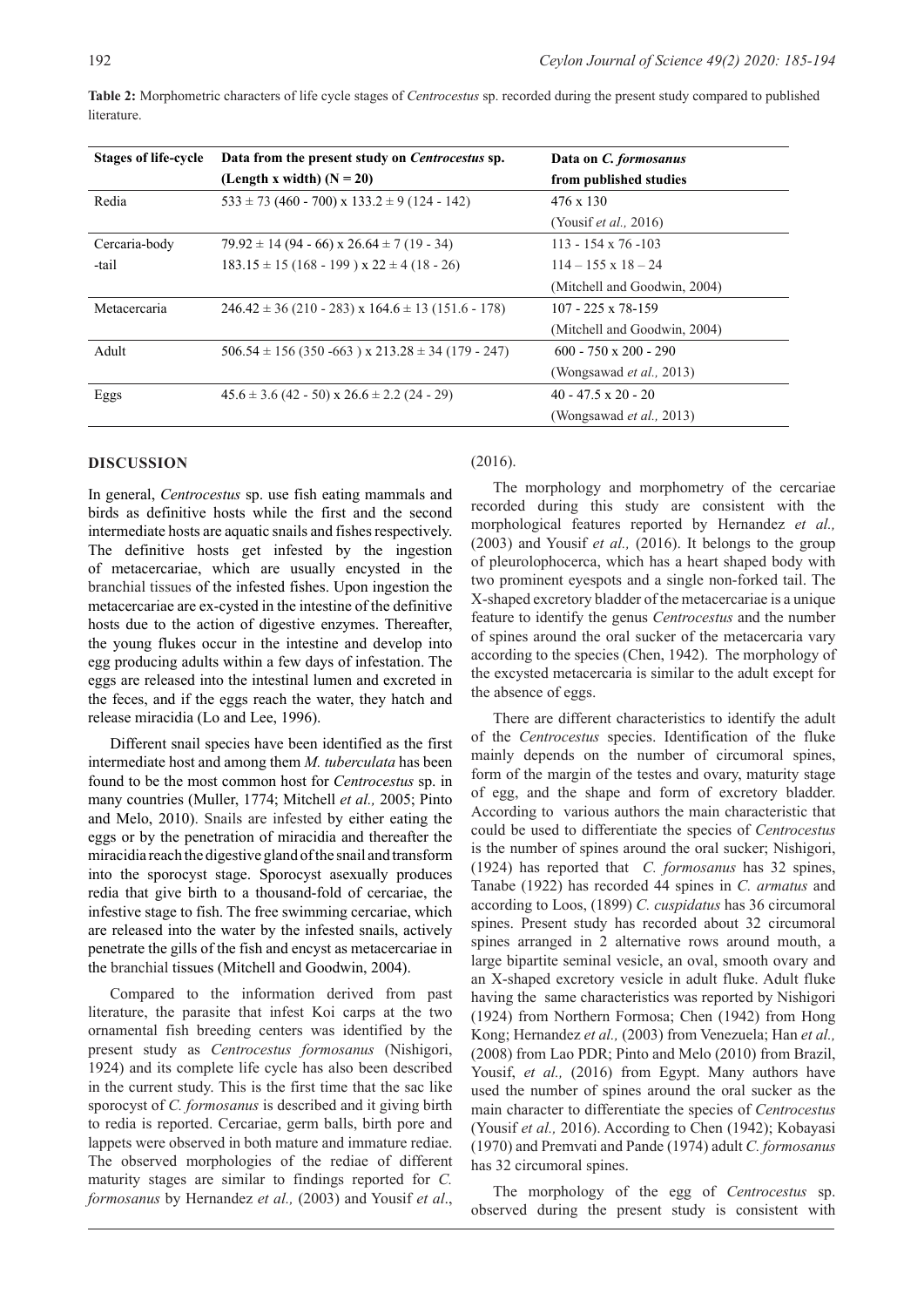#### *B.G.D. Sumuduni et al.* 193

descriptions presented by Han *et al.,* (2008) and it appears that the morphology of the eggs of *Opisthorchis viverrini*  and *C. formosanus* are similar as both species have a lattice pattern on the shells of their eggs. Miracidium is the stage that infests snails and gives birth to sporocysts. This stage possesses cilia, for swimming which help to locate the first intermediate host, the snail. Miracidia did not naturally hatch during the present study which is consistent with the study of Pinto *et al.,* (2018). These authors concluded that the eggs are passively transmitted to the snails.

The slight differences in the morphometry obtained in this study compared to the studies done elsewhere could be related to the method of fixation of the parasitic stages, changes in the morphometry of cercaria body due to its movements and the variations in the morphometry of different developmental stages of redia (Hernandez *et al.,* 2003). Further, the environmental factors and the condition of the hosts may also influence the morphological features of the developmental stages (Thomas *et al.,* 2014). Although the parasite has the same origin of second intermediate and definitive host, the measurements of the adult, eggs and the internal parts of the body show different values for *C. formosanus* in the studies carried out by Wanlop *et al.,* (2017) and Wongsawad *et al.,* (2013) in Thailand.

The high abundance of the first intermediate host *M. tuberculata* due to the favourable environmental conditions in the freshwater bodies is the main factor for the high prevalence of *Centrocestus* sp. in the fish in Sri Lanka. This digenean parasite causes considerable impact on both ornamental and food fish industry in Sri Lanka, and the information on the biology of this parasite and its larval stages is important to formulate sustainable control measures.

#### **CONCLUSION**

This is the first detailed study carried out to describe the morphological features of all developmental stages of *Centrocestus* sp. that infests Koi carps in Sri Lanka. Despite the slight variations in the morphometry, it appears that the *Centrocestus* sp. reported in Koi carps at Rambadagalle and Ginigathhena fish breeding centers is *C. formasanus* based on the number of circumoral spines. Further work is necessary to document all *Centrocestus* species that could occur in cultured ornamental and food fishes as well as in wild fishes of Sri Lanka by utilizing conventional and molecular techniques.

### **ACKNOWLEDGEMENTS**

Authors would like to thank Mr. W.P.R.Chandrarathna, Assistant Director and the staff of Rambadagalle and Ginigathhena ornamental fish breeding centres, National Aquaculture Development Authority, Sri Lanka and Dr. A. Deepananda, Head, Department of Fisheries and Aquaculture, Faculty of Fisheries and Marine Sciences & Technology, University of Ruhuna for their assistance in various ways during the study period.

### **DECLERATION OF CONFLICT OF INTEREST**

Authors declare no conflict of interest.

### **REFERENCES**

- Balasuriya, L.K.S.W. (1988). A study on the metacercarial cysts of a *Centrocestus* sp. (Digenia: Heterophyidae) occurring on the gills of cultured fishes in Sri Lanka*. Journal of Inland Fisheries, Sri Lanka* **4**: 3-10.
- Chai, J.Y., Shon, W., Yong, T., Keeseong, S., Eom, K.S., Min, D.Y., Lee, M.Y. and Lim, H. Insisiengmay, B., Rim, H. (2013). *Centrocestus formosanus* (Digenea: Heterophyidae): human infections and the infections source in Lao PDR. *Journal of Parasitology* **99**: 531- 536.
- Chen, H.T. (1942). The metacercaria and adult of *Centrocestus formosanus* (Nishigori, 1924), with notes on the natural infection of rats and cats with *C. armatus* (Tanabe, 1922). *Journal of Parasitology* **28**: 285-298.
- Han, E.T., Shin, E.H., Phommakorn, S., Sengvilaykham, B., Kim, J.L. and Rim, H.J. (2008). *Centrocestus formosanus* (Digenea: Heterophyidae) encysted in the freshwater fish, *Puntius brevis*, from Lao PDR. *Korean Journal of Parasitology* **46**: 49-53.
- Hernandez, L.E., Diaz, M.T., Bashirullah, A.K. (2003) Description of different developmental stages of *Centrocestus sp.* (Nishigori, 1924) (Digenea: Heterrophyidae). *Revista Cientifica* **6**: 285-292.
- Hettiarachchi, M. (2002). Effects of praziquantel on metacercarial cysts of *Centrocestus* sp. on the gills of gold fish *Carassius auratus*.In: *Diseases in Asian Aquaculture IV* (C. R Lavilla – Pitogo and E.R Cruz-Laceirda eds), **4**: 285-92, Fish Health Section, Asian Fisheries Society, Manila.
- Kobayasi, H. (1970). Proposition to find more reasonable classification and unifiable nomenclature of the flukes belonging to the subfamily Centrocestinae Loos 1899. *Journal of Parasitology* **57**: 19-20.
- Lo, C.T. and Lee, K.M. (1996). Pattern of emergence and the effects of temperature and light on the emergence and survival of Heterophyid cercariae (*Centrocestus formosanus* and *Haplorchis pumilio). Journal of Parasitology* **82**: 347-350.
- Looss, A. (1899). Weitere beitrage zur kenntnis der Trematoden-fauna Aegyptens, zugleich Versuch einer naturlichen Gliederung des Genus Distomum Retzius. *Zoologisch Jahrb Syst.* **12**: 521-784.
- Mitchell, A. and Goodwin, A. (2004). Centrocestiasis (gill trematode disease). In AFS-FHS (American Fisheries Society-Fish Health Section). *FHS blue book: suggested procedures for the detection and identification of certain finfish and shellfish pathogens*, 2012 edition. AFS-FHS, Bethesda, Maryland.
- Mitchell, A.J, Salmon, M.J., Huffman, D.G., Goodwin, A.E, and Brandt, T.M. (2000). Prevalence and pathogenicity of a heterophyide trematode infecting the gills of an endangered fish, the fountain darter, in two central Texas spring-fed rivers*. Journal of Aquatic Animal Health* **12**: 283-289.
- Mitchell, J., Overstreet, R.M., Goodwin, A.E. and Brandt, T.M. (2005). Spread of an exotic fish-gill trematode: a far-reaching and complex problem. *Fisheries* **30**:11-16.
- Müller, O.F. (1774). Vermium terrestriumet fluviatilium, seu animalium infusoriorum, helminthicorum, et